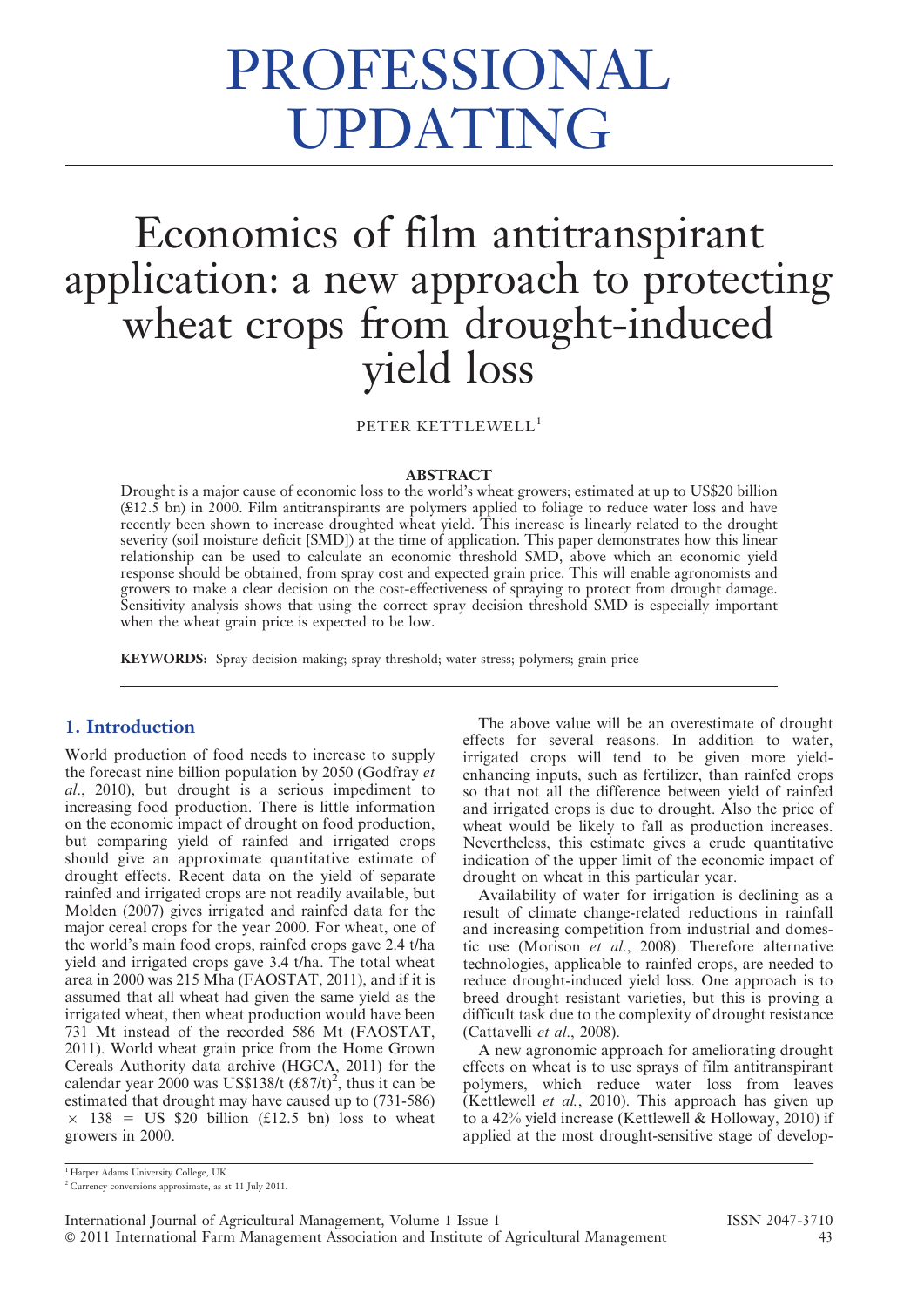ment, just before the heads emerge (Saini & Westgate, 2000). Yield loss from drought is related to the severity of the drought, and thus for wheat growers to make cost-effective use of this new approach a method of assessing drought severity and the likely yield increase from a film antitranspirant spray is needed. The aim of this paper is to show how an economic threshold drought severity can be calculated to assist decisionmaking on spraying a film antitranspirant on wheat, and to illustrate the sensitivity of this threshold to grain and to film antitranspirant prices.

### 2. Threshold calculation

Kettlewell et al. (2010) have shown in the UK that the yield response of droughted wheat to a spray of film antitranspirant is linearly related to both the development stage and to the drought severity (expressed as the SMD) at the time of spray application. The multiple regression equation of yield response against both numerical development stage and SMD given in Kettlewell, Heath and Haigh (2010) can be used to calculate the fitted line for estimating the likely yield response for a given SMD. This relationship is illustrated in Fig 1 assuming that spraying occurs at the development stage which Kettlewell et al. (2010) found to give the greatest yield response (Zadoks Growth Stage 37 [ZGS 37], flag leaf appearance [Zadoks et al., 1974]). If strong wind or other reasons delay timely spraying, then the multiple regression equation given in Kettlewell et al. (2010) can be used to calculate the yield response – SMD relationship for a later development stage.

A calculation of the minimum yield response needed to cover the cost of spraying film antitranspirants can be made using expected grain price, film antitranspirant price and spray application cost. Using the price of the film antitranspirant as £20 (\$32) per litre (B. Lewis, personal communication) gives a cost per hectare for the product, at 2.5 l/ha applied (Kettlewell et al., 2010) of



Figure 1. Yield response of wheat grown on a loamy sand soil to film antitranspirant application at ZGS 37 in relation to SMD at the time of application.

Note: Equation of the solid line is: yield response= $(0.018 \text{ SMD})$  $-0.874$ . Broken line shows the economic threshold SMD assuming a wheat grain price of £200 (\$319) per tonne and an antitranspirant price of £20 (\$32) per litre.

£50 (\$80) per hectare. An average spraying cost of £10 (\$16) per ha (Nix, 2010), gives a total application cost of  $\pounds 60$  (\$96) per ha. For a wheat grain price of £200 (\$319) per tonne, a minimum yield response to film antitranspirant of  $60/200 = 0.3$  t/ha is therefore necessary to cover the cost.

Using this yield response in Fig.1 shows that the economic threshold SMD is 64 mm for the soil type from which the multiple regression data was acquired. Spraying at an SMD above this threshold would thus be necessary to make a profit. The threshold SMD will vary with the available water capacity (AWC) of the soil, and for more general use the threshold SMD can be expressed as the proportion of available soil water. Since the AWC of the soil used to generate the relationship shown in Fig. 1 was approximately 180 mm, the economic threshold can be stated as one third of the available water on this soil type for a wheat grain price of £200 (\$319) per tonne and a film antitranspirant price of £20 (\$32) per litre.

It is possible that the cost of spraying the antitranspirant could be reduced by tank-mixing the antitranspirant with a fungicide, since wheat crops are routinely sprayed with a fungicide at around ZGS 39 in the intensive production systems used in Western Europe. Furthermore, there is evidence that the materials used as film antitranspirants can reduce fungal diseases (Walters, 2009), so that it might be possible to reduce fungicide cost by using a lower fungicide application rate whilst maintaining disease control.

## 3. Sensitivity analysis

In producing general guidelines for wheat growers, it is necessary to know the likely variation in the economic threshold SMD. The film antitranspirant used in the studies of Kettlewell et al. (2010) has recently increased markedly in price (B. Lewis, personal communication) and the spray threshold SMD was calculated for a range of potential antitranspirant prices at a constant grain price of £200 (\$319) per tonne using a rearrangement of the equation given for Fig. 1. Similarly, wheat grain prices in the UK have varied dramatically in the last decade and the above calculation of spray threshold SMD was conducted for a range of expected grain prices at a constant antitranspirant price of £20 (\$32) per litre. These calculations show that changes in spray threshold SMD in response to film antitranspirant price are relatively small (Fig. 2), and that for the soil type in the example given, using a threshold SMD of one-third of AWC would not be greatly in error for a wide range of prices. The threshold SMD is however, especially sensitive to expected wheat grain price when the latter is low (Fig. 3). Thus growers and agronomists should pay particular attention to calculating the threshold SMD when expected grain prices are low.

#### 4. Conclusions

The data presented here show that it is possible to aid the decision whether to spray a film antitranspirant on wheat for ameliorating drought by calculating an economic threshold SMD. The threshold SMD will vary with expected grain price and with antitranspirant